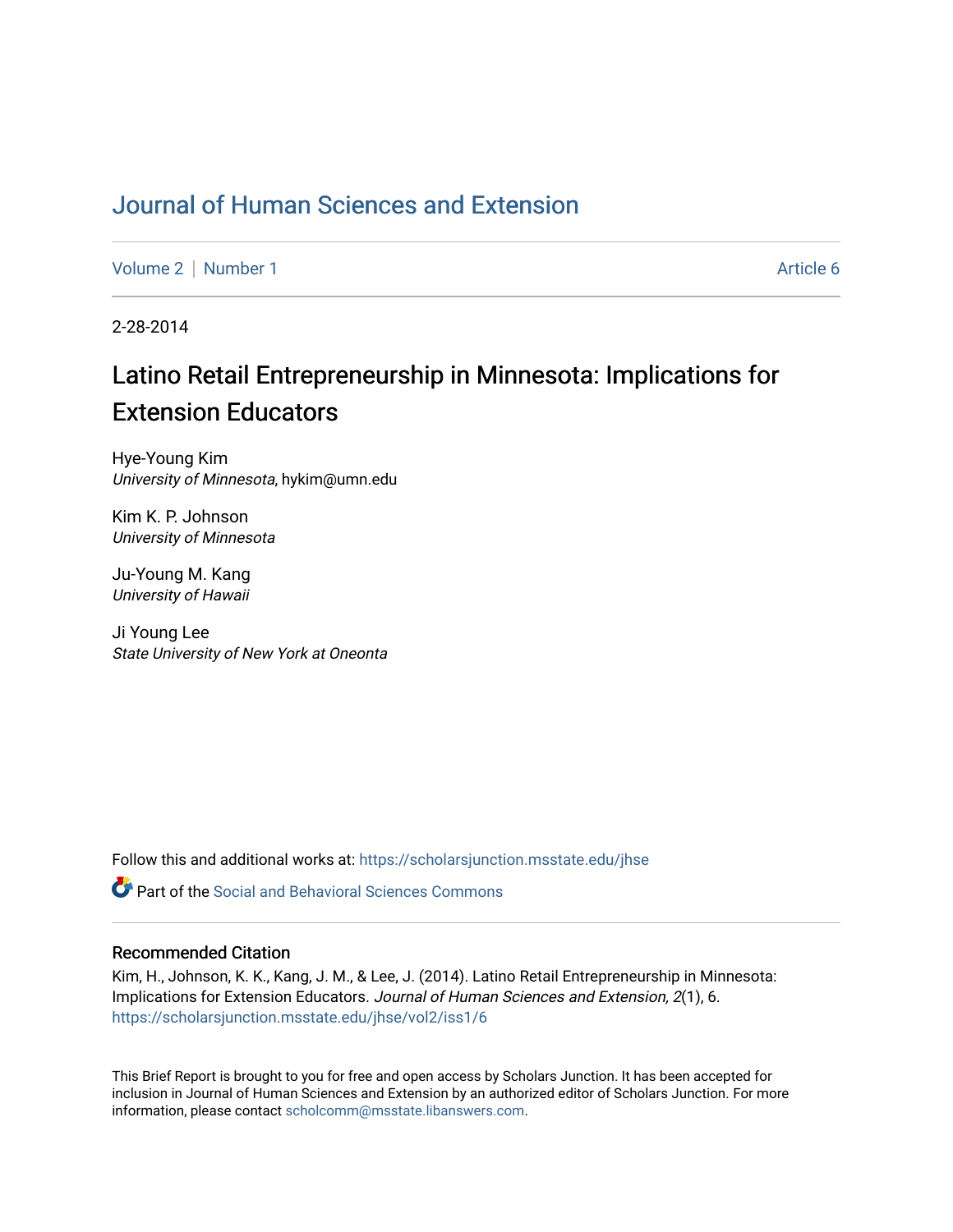## Latino Retail Entrepreneurship in Minnesota: Implications for Extension **Educators**

## Acknowledgments

This project was funded by the College of Design Extension Block Grant, University of Minnesota.

This brief report is available in Journal of Human Sciences and Extension: [https://scholarsjunction.msstate.edu/jhse/](https://scholarsjunction.msstate.edu/jhse/vol2/iss1/6) [vol2/iss1/6](https://scholarsjunction.msstate.edu/jhse/vol2/iss1/6)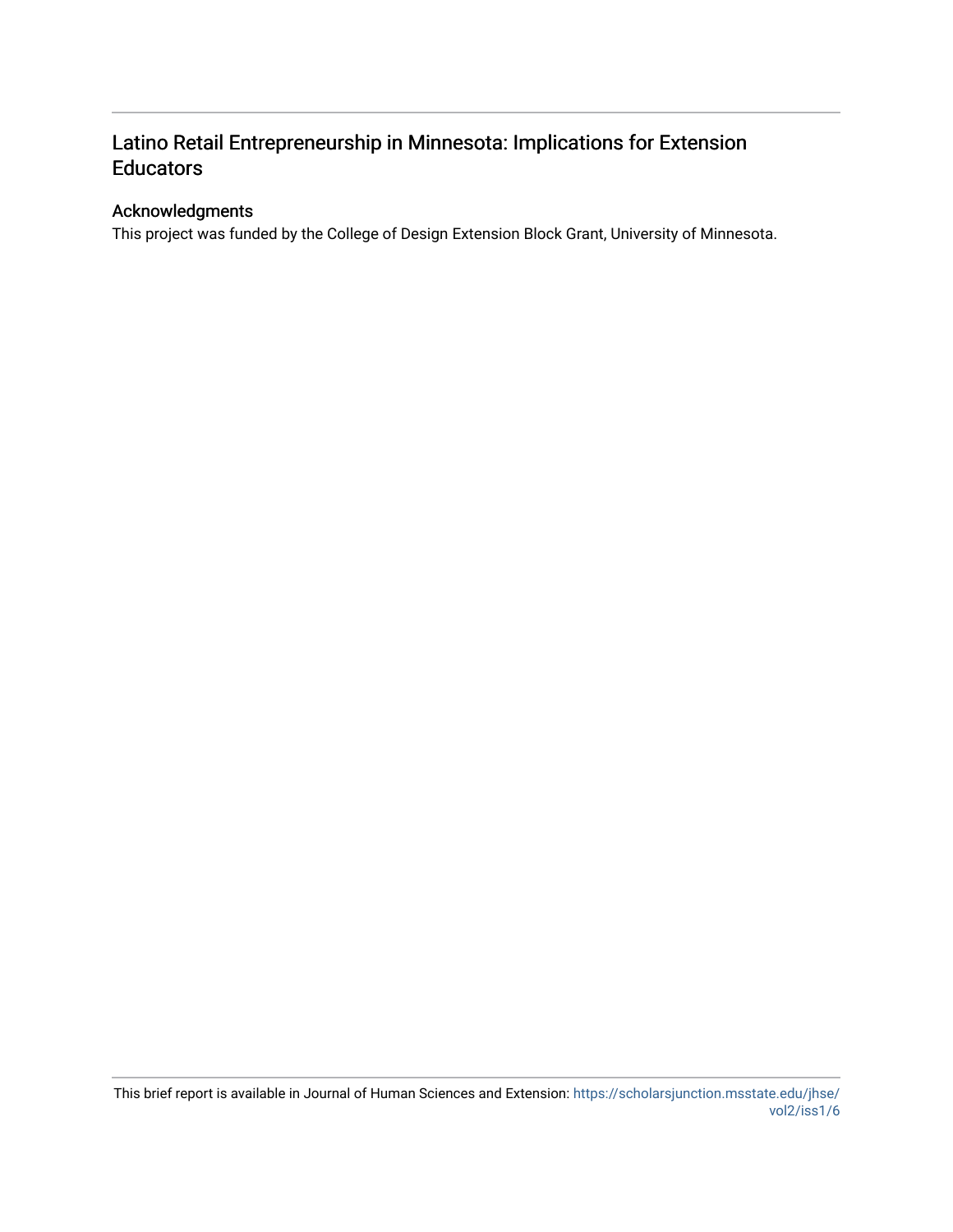# **Latino Retail Entrepreneurship in Minnesota: Implications for Extension Educators**

**Hye-Young Kim Kim K. P. Johnson** *University of Minnesota*

**Ju-Young M. Kang**

*University of Hawaii* 

**Ji Young Lee** *State University of New York at Oneonta* 

*Minnesota has become a "new destination" state for Latino migrants in the United States. What has made Latinos in Minnesota successful? In a narrower sense, what has provided them with a route out of poverty and an alternative to unemployment or discrimination in the labor market? Our purpose was to (a) compile characteristics associated with the Latino community and successful Latino-owned retail businesses in Minnesota, (b) identify unique problems encountered by Latino retail entrepreneurs, and (c) develop recommendations to overcome obstacles encountered. To meet our objectives, we employed two methods: a Delphi study with Latino community leaders and a case study with Latino retail entrepreneurs. Implications for Extension educators are discussed.* 

*Keywords:* Latino, retail, entrepreneurship, Extension, case study, Delphi method

## **Introduction**

Minnesota has become a "new destination" state for Latino migrants in the United States. In 2008, the U.S. Census Bureau estimated the size of Minnesota's Latino population had grown to more than 200,000. By 2015, Latinos are expected to be the largest minority group in Minnesota, representing 5.7% of the total population (StarTribune, 2009). As the Latino population in Minnesota increases, so does their economic power, estimated at more than \$3 billion in revenues (Corrie, 2008; Hughes, 2004).

The influx of Latinos to Minnesota has been accompanied by a rapid growth in Latino-owned and operated businesses. Latino-owned firms in Minnesota have increased by 350% since 1990 (Fennelly & Huart, 2010). Latino monetary contributions to Minnesota are significant, as Latino-owned firms with paid employees account for \$463 million in total sales and receipts and

Direct correspondence to Hye-Young Kim at hykim@umn.edu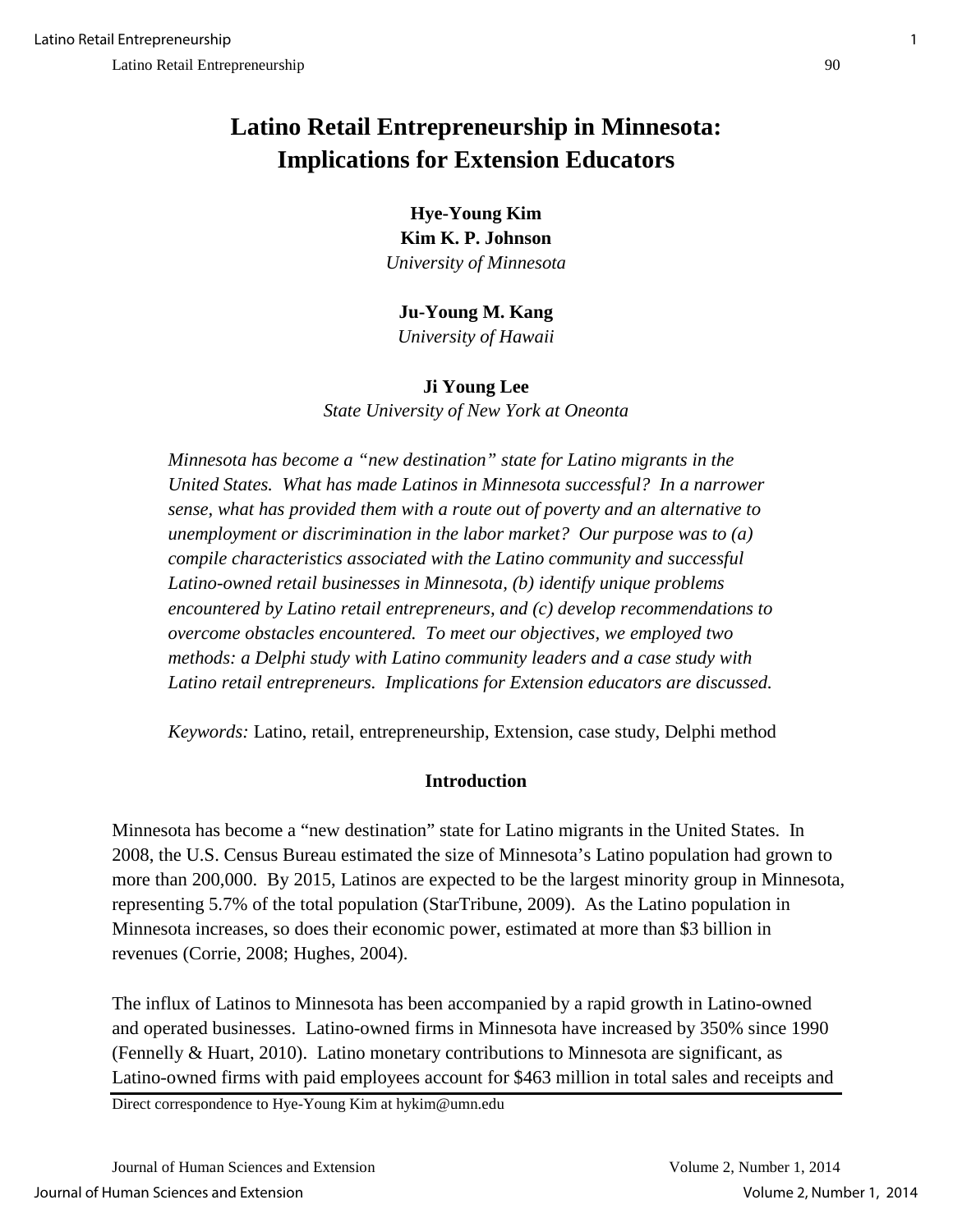\$97.8 million in annual payroll (U.S. Census Bureau, 2006). In addition, they contribute an estimated \$283 million to state revenue through payment of personal taxes (Corrie, 2008). During the next twenty years, the number of Latinos in the prime tax base of Minnesota is predicted to grow over 300% (Corrie, 2008).

What has made Latinos in Minnesota successful? In a narrower sense, what has provided them with a route out of poverty and an alternative to unemployment or discrimination in the labor market? Prior research in the area of ethnic entrepreneurship suggests that the economic success of earlier immigrant groups in the U.S., such as the Chinese, Japanese, Koreans, Jews, Italians, and Greeks, is largely due to their ownership of retail businesses (Fairlie & Woodruff, 2007). In the extant literature, however, few researchers have paid attention to Latino retail entrepreneurship, perhaps because Latinos are often assumed to be migrant laborers (Zarrugh, 2007). There is a dearth of research about the contextual/environmental and individual factors in which Latino retail businesses operate. Given the potential impact of ethnic retail activities on the growth and stability of the Latino community, it is important to deepen our understanding of Latino retail entrepreneurship.

With this goal in mind, we conducted an outreach research project designed to provide beneficial insight to Extension educators<sup>[1](#page-3-0)</sup> who promote economic development and job creation in Latino neighborhoods. Our purpose was to (a) compile characteristics associated with the Latino community and successful Latino-owned retail businesses in Minnesota, (b) identify unique problems encountered by Latino retail entrepreneurs, and (c) develop recommendations to overcome obstacles encountered. Specific research questions addressed in this paper were:

- RQ1: What are the most critical problems/issues Latino retail entrepreneurs are facing in Minnesota?
- RQ2: What implications can be drawn for Extension educators from the data analysis on RQ1?

## **Literature Review**

## **Ethnic Entrepreneurship**

l

In general, the term ethnic entrepreneurship refers to small- and medium-size businesses owned by ethnic or immigrant entrepreneurs. The evolution of ethnic businesses is affected by numerous factors, including the economic situation, job opportunities, ethnic population, education level of entrepreneurs, and location of businesses (Volery, 2007). For example, low

<span id="page-3-0"></span> $1$  In this study, the term "Extension educators" is specifically defined as those professionals who help individuals, families, businesses, and communities throughout a state with information and a broad range of educational programs designed to support productive, profitable, and competitive businesses (Source: http://extension.psu.edu/about).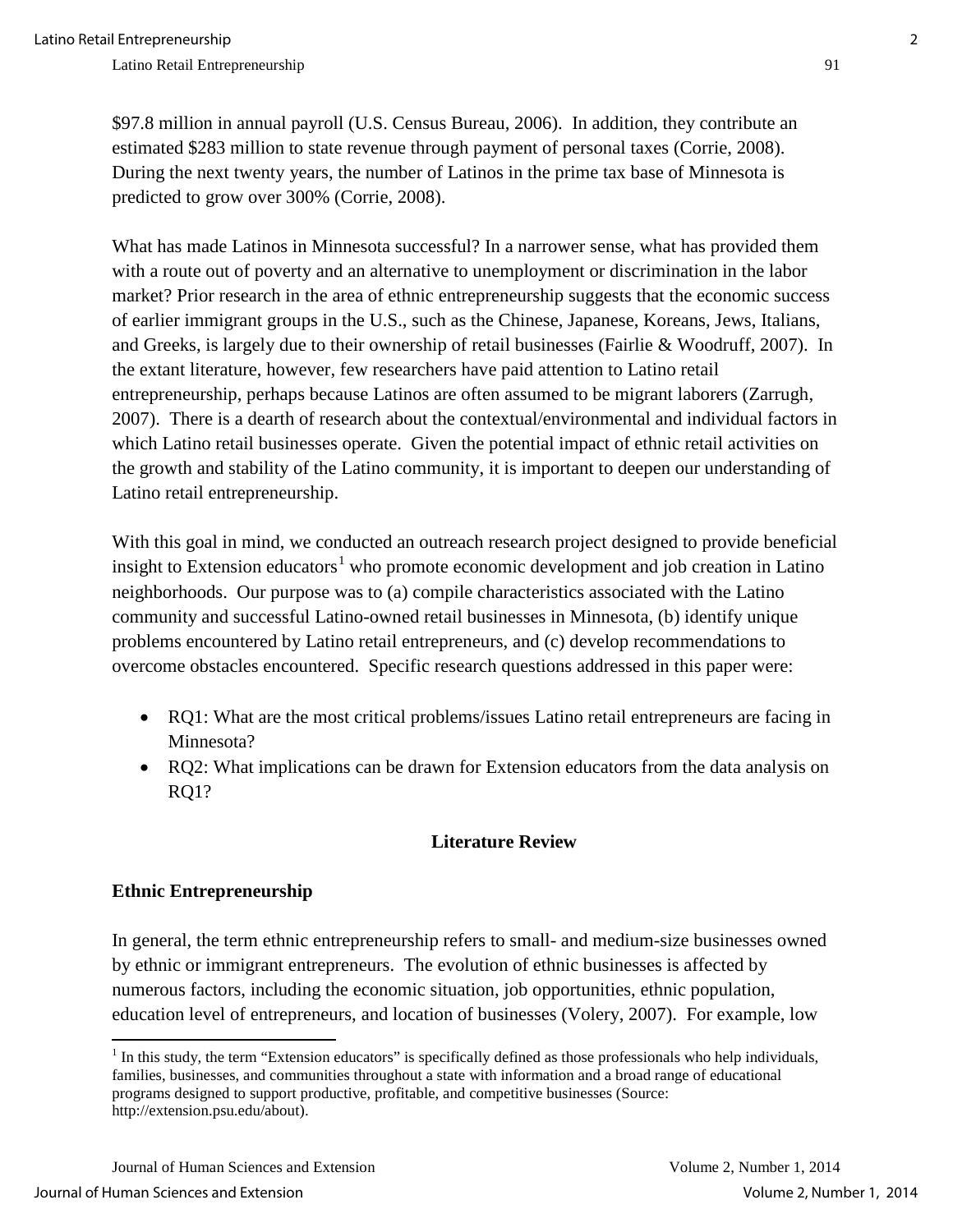barriers to entry related to capital and educational qualifications influence immigrants' business entry decisions and leads to the growth of ethnic entrepreneurship (Volery, 2007), while discrimination or language barriers impede it.

Researchers have utilized two perspectives in their investigations of ethnic entrepreneurship. Disadvantage theory suggests that immigrants have significant disadvantages (e.g., lack of capital, language skills, education, and knowledge of the local culture). These disadvantages propel ethnic minorities to seek self-employment as an alternative to unemployment (Fregetto, 2004). Cultural theory suggests that immigrants bring culturally-determined characteristics that influence their ability to be successful entrepreneurs, such as dedication to hard work, acceptance of risk, compliance with social value patterns, membership in a strong ethnic community, and an orientation towards self-employment (Masurel, Nijkamp, Vindigni, 2004). Both theories suggest that individual, cultural, and situational factors impact entrepreneurial behavior (Fregetto, 2004).

## **Latino Entrepreneurship**

In the U.S., Latino business numbers are rising (Nash, 2008). Entrepreneurship encourages social and economic mobility for Latino immigrants and also contributes to the economic dynamism of the U.S. (Smith, 2010). In spite of the fact that Latinos are the fastest growing minority segment in the U.S. (Blancero, DelCampo, & Marron, 2007) and the proliferation of Latino-owned businesses and their contribution to the U.S. labor market, limited scholarly attention has been given to Latino entrepreneurship (Robles & Cordero-Guzmán, 2007). Given that most Latino immigrants move into traditional immigrant states, such as California, New York, Texas, and Illinois, most researchers have paid attention to Latino ethnic entrepreneurship in Los Angeles, New York City, Chicago, and Miami (Kandel & Cromartie, 2004). Recently, Latino immigrants have migrated to new urban and rural places, such as Georgia, North Carolina, Utah, and Nevada (Kandel & Cromartie, 2004). As such, researchers have been interested in understanding Latino entrepreneurship in new places including the Midwestern states (Kandel & Cromartie, 2004).

**Characteristics of Latino entrepreneurs.** Researchers that have studied Latino entrepreneurs have generally gathered their data by interviewing small samples of entrepreneurs in limited geographical areas (Smith, 2010; Zarrugh, 2007) making generalization from their data difficult. However, common data patterns have emerged across different studies. In the data gathered from three locations (i.e., Utah, Missouri, and Virginia), researchers have reported that Latino entrepreneurs did not attend college (Missouri Economic Research and Information Center, 2005), had a family member that owned a business or had some business experience prior to operating their business (Smith, 2010; Zarrugh, 2007), utilized family members as employees (Nash, 2008; Smith, 2010; Zarrugh, 2007), ran small "mom and pop" businesses (Zarrugh, 2007), and were very aware of life in the U.S. (Zarrugh, 2007). Many reported relying on family and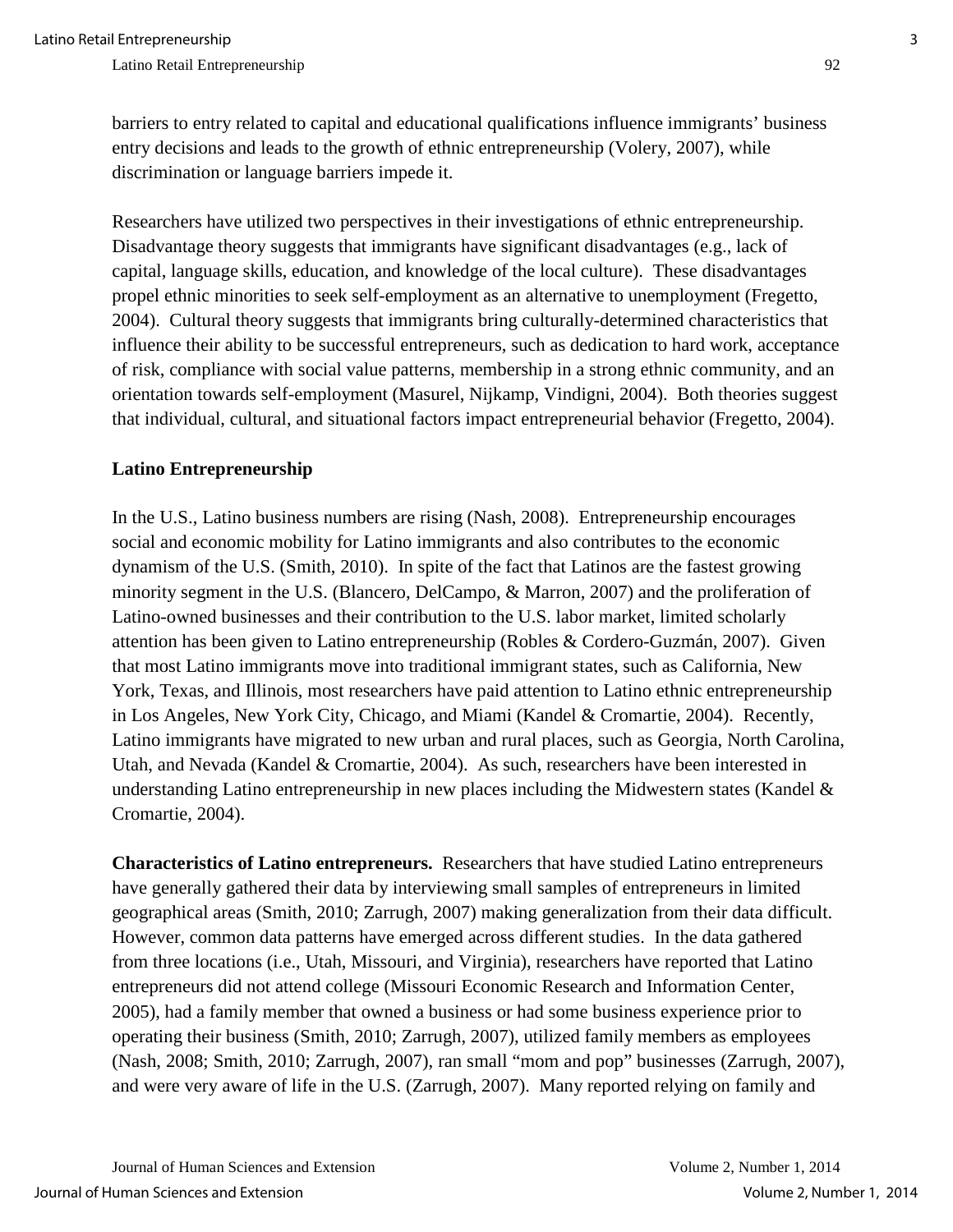friends for business knowledge (e.g., location, permits, suppliers, and laws) as well as for financial support (Smith, 2010; Waldinger, Aldrich, & Ward, 1990).

**Motivation.**Researchers have documented both personal and social motivations for starting a business. Latino entrepreneurs in Utah were motivated to start a business to provide a better life for their children, to earn a living, or to provide ethnic-based goods and services to other Latinos (Smith, 2010). Interestingly, some retailers indicated that the increase in acceptance of Latinos in the community influenced their decision to start a business (Smith, 2010). Some Latino entrepreneurs who were women noted that they were motivated to run a business by negative experiences at prior jobs (Zarrugh, 2007) and by the desire to have flexibility so that they could both work and care for their children.

**Business characteristics and marketing activities.** Latinos in the U.S. operate a range of businesses. Key retail sectors in Utah included restaurants and financial-real estate, followed by automotive-electronic repair, car dealerships, clothing stores, yard/property maintenance, groceries and bakeries, and beauty (Smith, 2010). Similarly, for Latino entrepreneurs in Virginia, the central retail industry also included restaurants and retail of ethnic foods and other products (e.g., clothing and music), followed by service, beauty salons, and repair/care of automobiles. The majority of Missouri's Latino entrepreneurs were engaged in retail, construction, and service businesses (Missouri Economic Research and Information Center, 2005).

Prior to starting their businesses, Latino entrepreneurs in Utah often worked in manufacturing such as printing, mailing, and window fabrication. Similarly, Latino retailers in Virginia had worked or owned a business (e.g., barber shop) in their country of origin or in the U.S. prior to running their current businesses (Smith, 2010). Those operating retail businesses reported having worked in their parents' business prior to coming to the U.S. (Zarrugh, 2007).

Latinos relied heavily on other Latinos in starting and operating their businesses. Smith (2010) noted that Latino retailers (a) targeted Latinos as customers, as evidenced by their product offerings, and hired Latino employees; (b) relied on business resources including ethnic-based social networks that provided assistance in securing financial capital, recruiting workers, accessing clientele, securing locations and equipment, advertising, and obtaining information about licenses and permits; and (c) used Spanish-based media (e.g., Spanish radio and newspapers) were generally used as business resources as well.

**Business challenges.**Researchers identified several barriers to developing and managing Latino retail businesses. Along with a lack of human capital, a key concern identified was obtaining sufficient start-up capital (e.g., lack of business education) (Raijman & Tienda, 1999; Zarrugh, 2007), as a lack of formal credit history makes it difficult for Latino entrepreneurs to acquire capital from financial institutions (Nash, 2008). Subsequently, Smith (2010) found the typical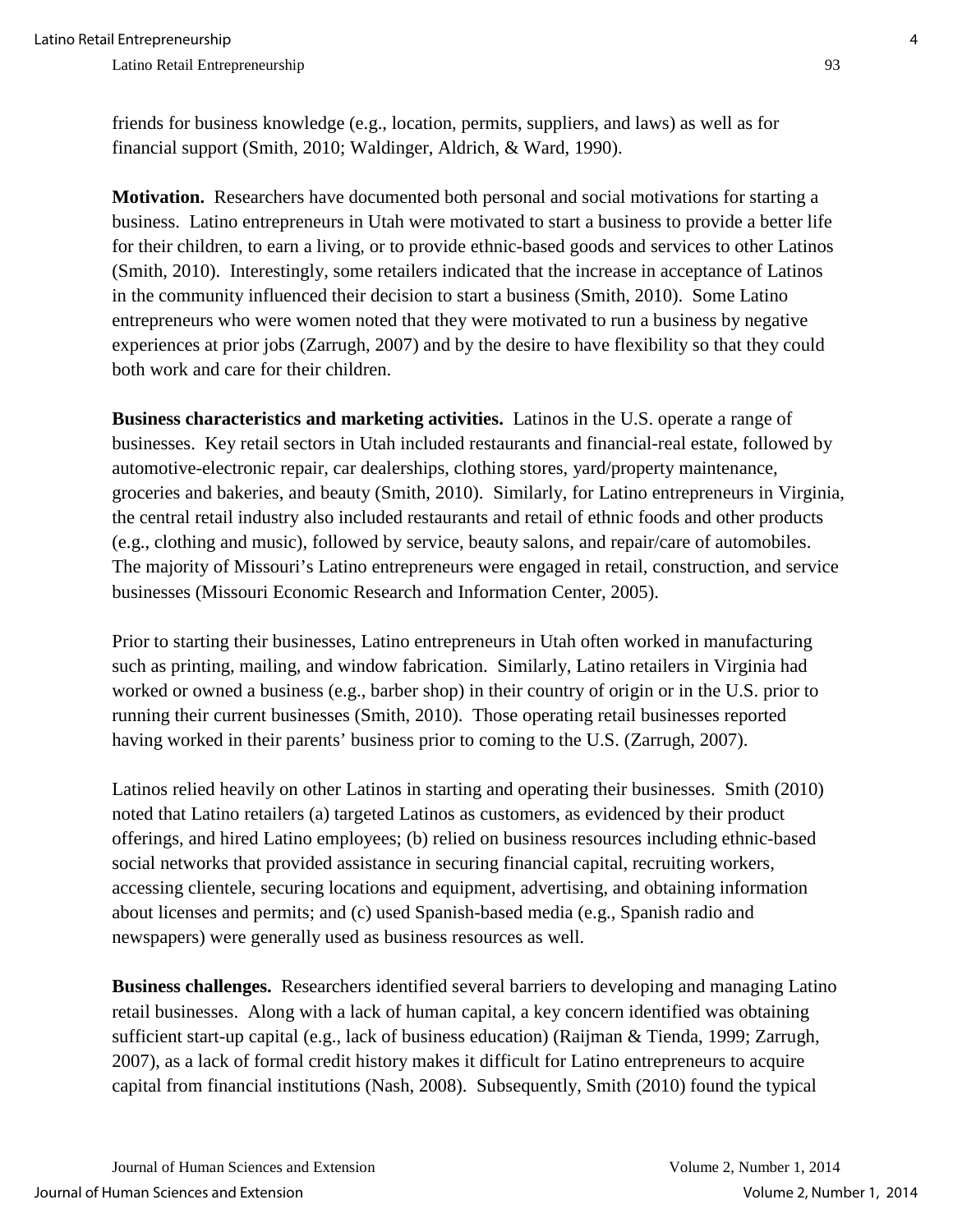range of business challenges for Latinos that exist for any entrepreneur. These challenges include difficulty generating business ideas, completing necessary documents, following local regulations, obtaining licenses and permits, obtaining start-up money, managing business finances, marketing, and recruiting/retaining workers. Because of difficulties with obtaining bank loans, most Latino retailers relied on personal savings, credit cards, or alternative financial institutions. Smith (2010) also noted that language was another challenge for Latino entrepreneurs, as there were difficulties related to working with English-speaking customers, as well as understanding sufficient English to obtain the requisite permits and licenses necessary not only to run a business, but also to prepare tax forms (Missouri Economic Research and Information Center, 2005).

#### **Methods**

To meet our research objectives, we employed two methods: a Delphi study with Latino community leaders and a case study with Latino retail entrepreneurs. In the Delphi study, Latino community leaders served as experts to assist in problem identification, issue clarification relevant to Latino retail entrepreneurship, and evaluation of the community support system. We used expert opinion as a screening mechanism for the main data collection from Latino retail entrepreneurs in the case study.

#### **Delphi Method (Study 1)**

The Delphi method is a qualitative research tool that relies on a group of independent experts (Okoli & Pawlowski, 2004). It is considered a useful method for eliciting and aggregating expert opinion whenever judgmental information is indispensable (Rowe & Wright, 2001). We employed the Delphi technique for two main reasons: (a) it structures a group communication process so that the process is effective in allowing a group of experts, as a whole, to deal with a complex problem; and (b) it avoids direct confrontation of the experts, with facilitating the gradual formation of a considered opinion (Okoli & Pawlowski, 2004).

Participants were asked to complete questionnaires in two rounds. For the first round, initial phone calls to Latino community leaders were conducted to solicit participation in exchange for a \$100 gift card. Four Latino community leaders responded to our web survey with 18 openended questions, yielding a response rate of 50.0%. The open-ended questions asked the experts to identify (1) Latino retail entrepreneur characteristics, (2) business characteristics and marketing activities, (3) obstacles and strategies, and (4) future and needs of Latino retail entrepreneurs. All responses were coded by two graduate students. Inter-rater reliability was calculated at 95.31%. Participants were asked to individually complete the questionnaire. At the second round, they were given an anonymous summary of experts' opinions from the first round and asked to indicate their level of satisfaction with each finding generated (see Table 1). In so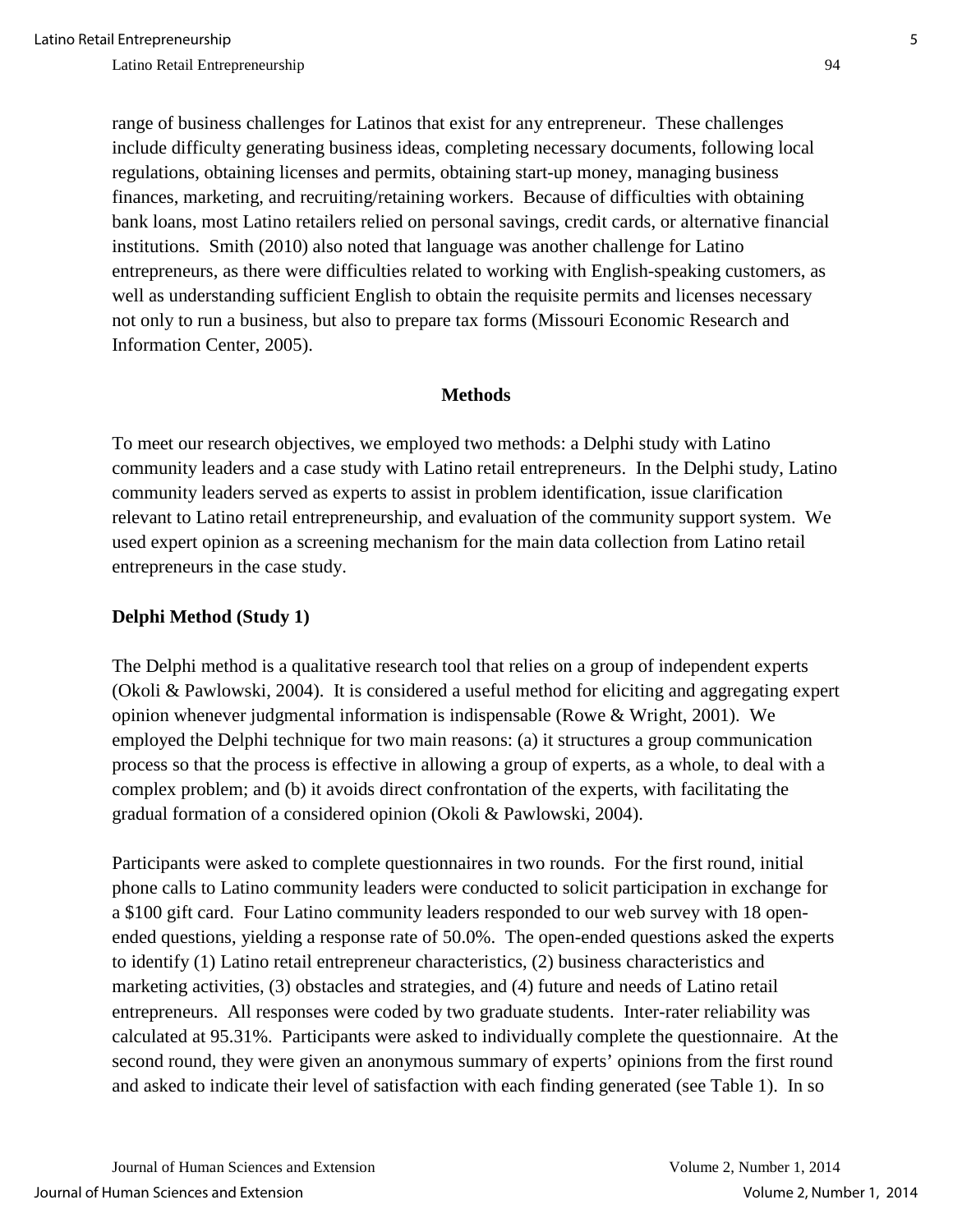doing, they were encouraged to reach consensus by revising their earlier answers. The selected sample consisted of eight Latino community leaders of organizations within the state.

## **Case Study (Study 2)**

Case study is a type of design within qualitative research wherein the researcher explores a case over time through detailed and in-depth interviews (Yin, 1984). The selected sample consisted of 26 Latino retail entrepreneurs within the state. The community leaders who participated in the Delphi study assisted us in constructing the sampling frame. Initial phone calls or emails to Latino retail entrepreneurs were conducted to solicit participation in exchange for a \$100 gift card. Five Latino retail entrepreneurs responded to our in-depth interviews yielding a response rate of 19.2%. The open-ended questions asked the participants to identify (1) characteristics of the Latino community in Minnesota, (2) their personal characteristics as successful Latino retail entrepreneurs, (3) their business and marketing practices, (4) obstacles and strategies, and (5) recommendations or suggestions for other Latino retail entrepreneurs. The interviews were audio-taped and transcribed. Inter-rater reliability was calculated at 96.01%. Finally, a content analysis was performed to assess the emerging themes from the narrative text.

#### **Results**

## **Participant Characteristics**

Four Latino experts (one male and three females) participated in the Delphi study. Participants had between 4 and 11 years of work experience with Latino small business owners. Three participants had graduate degrees. Participants had worked as a business consultant, a CEO, and a loan program director. They had assisted Latino small business owners in terms of technical support, business planning, mentorship, networking, minority certification, accounting, and taxes.

Five Latino retail entrepreneurs (i.e., three males and two females) participated in the case study (age range 37 to 59). Participants had between 10 and 20 years of work experience. They had worked in Minnesota as owners of restaurants, grocery stores, and retail services. Their highest education levels varied from middle school to four years of college.

## **Delphi Method (Study 1)**

The characteristics of Latino retail entrepreneurs identified by the community leaders included being hardworking individuals, dedicated to their business, and willing to invest in the ongoing development of personal knowledge about business. Often, family members help in the business. In term of business characteristics and marketing activities, food-related businesses are central in Latino retailing, followed by restaurants, clothing stores, jewelry stores, hair salons, and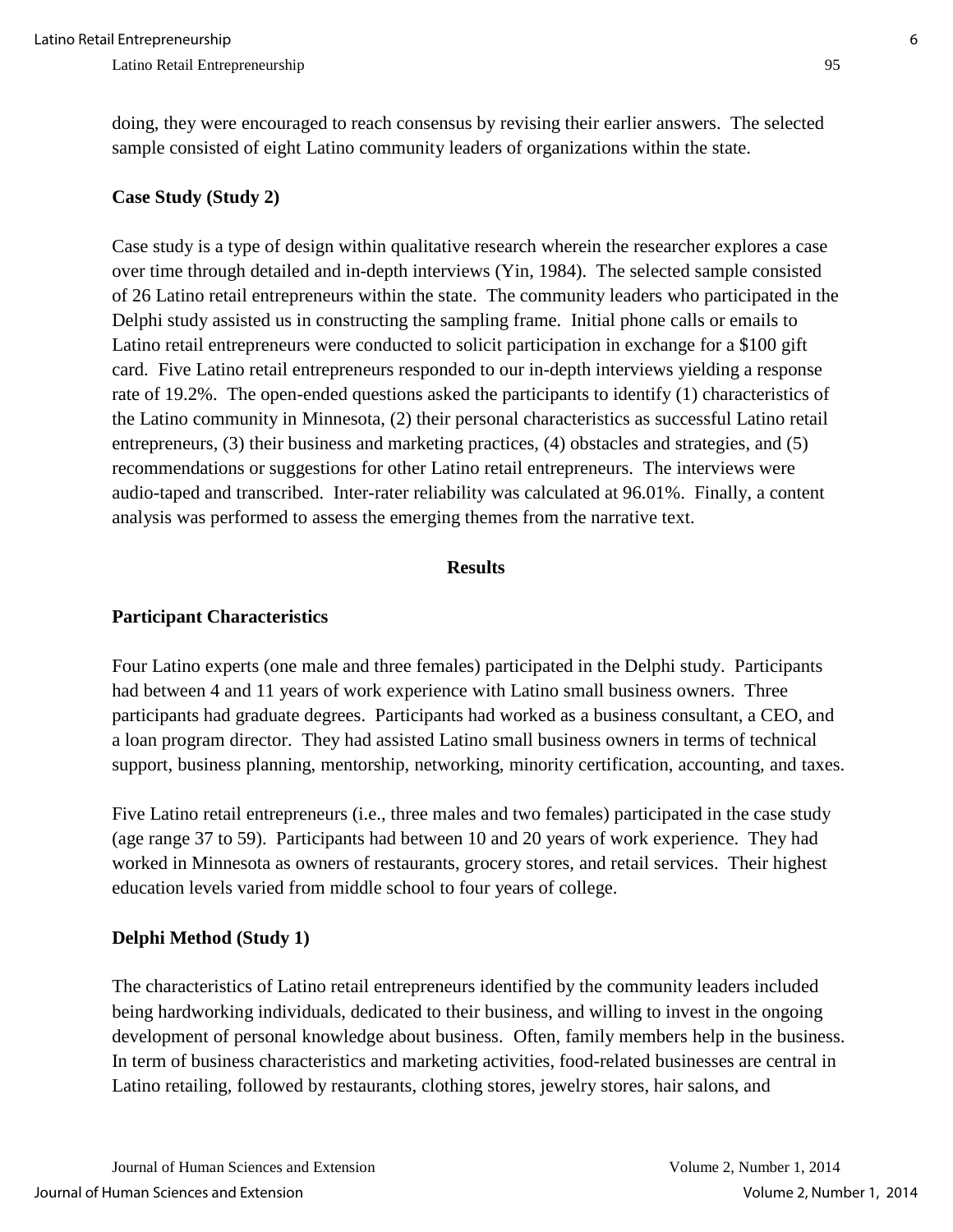daycares. Latino retailers self-start businesses through community loans or purchase existing businesses from other Latino owners; self-started businesses are more successful. In addition, Latino community leaders reported that the primary problems faced by Latino retailers in operating their businesses are lack of access to capital and financing and legal assistance, lack of business planning/information, and limited language and technology skills.

|                                                                                 | <b>Satisfaction</b>         |                  |
|---------------------------------------------------------------------------------|-----------------------------|------------------|
|                                                                                 | <b>Ratings</b> <sup>a</sup> | <b>Standard</b>  |
| Delphi Method<br><b>Characteristics of Successful Latino Retailers</b>          | (2 <sup>nd</sup> Round)     | <b>Deviation</b> |
|                                                                                 |                             |                  |
| Willing to devote time                                                          | 9.50                        | .71              |
| <b>Business skills</b>                                                          | 9.00                        | 1.00             |
| Willing to change with the time                                                 | 8.50                        | .71              |
| Investing improvements into their business                                      | 8.50                        | .71              |
| Planning                                                                        | 8.33                        | .58              |
| Energy and new ideas into the business                                          | 8.00                        | .00              |
| Fast learner                                                                    | 7.67                        | .58              |
| Outgoing individuals who seek guidance and assistance                           | 7.00                        | 1.73             |
| Open-minded                                                                     | 6.67                        | 1.52             |
| Enthusiastic about technology                                                   | 6.00                        | 1.00             |
| Problems in Operating Small Businesses                                          |                             |                  |
| Not getting legal advice from others for their business: Not reaching           | 8.33                        | 1.53             |
| out for help in contract obligations where legal advice should have             |                             |                  |
| been a component of the business                                                |                             |                  |
| Changing with society and the times (Internet, social media, customer trends)   | 8.33                        | 2.08             |
| Poor business planning/research before opening                                  | 8.00                        | 1.73             |
| Lack of understanding on who is an employee                                     | 8.00                        | 2.64             |
| Lack of financing: Lack of money management and understanding of financial      | 8.00                        | 2.65             |
| statements, Under financed without access to adequate funding, Not reaching our |                             |                  |
| for help which at times can have ramifications in their finances, Cash flow     |                             |                  |
| struggles, Low or no investment in preparing financials                         |                             |                  |
| Entering into a lease agreement before securing financing and/or a license      | 8.00                        | 1.73             |
| Limited technology                                                              | 7.67                        | 2.31             |
| Limited language skills                                                         | 7.00                        | 1.73             |
| Reserved personalities                                                          | 7.00                        | 1.73             |
| <b>Strategies</b>                                                               |                             |                  |
| Focusing on what the business does best                                         | 9.50                        | .71              |
| Keeping tradition alive in their business                                       | 9.00                        | .00              |
| Seeking help with business planning: Getting mentorship                         | 8.67                        | 1.53             |
| Latino training                                                                 | 8.33                        | .58              |
| Good customer service                                                           | 8.33                        | .58              |
| Detail projections and follow-up                                                | 8.33                        | .58              |
| Being the first one to offer the product                                        | 8.00                        | 1.00             |
| Good attention to prices (sale prices vs. distributor prices)                   | 8.00                        | 1.00             |
| Access to capital                                                               | 7.67                        | 2.52             |
| Family run, where everyone gets training                                        | 7.33                        | .58              |
| Use of cross cultural sales tools and marketing                                 | 7.00                        | 1.73             |
| Having Latino bilingual materials                                               | 6.67                        | 1.53             |

*Table 1. Satisfaction Ratings for Response Codification for Delphi Method*

**<sup>a</sup>**Items were measured on a 10-point rating scale (1 = *Not Satisfied*, 10 = *Very Satisfied*).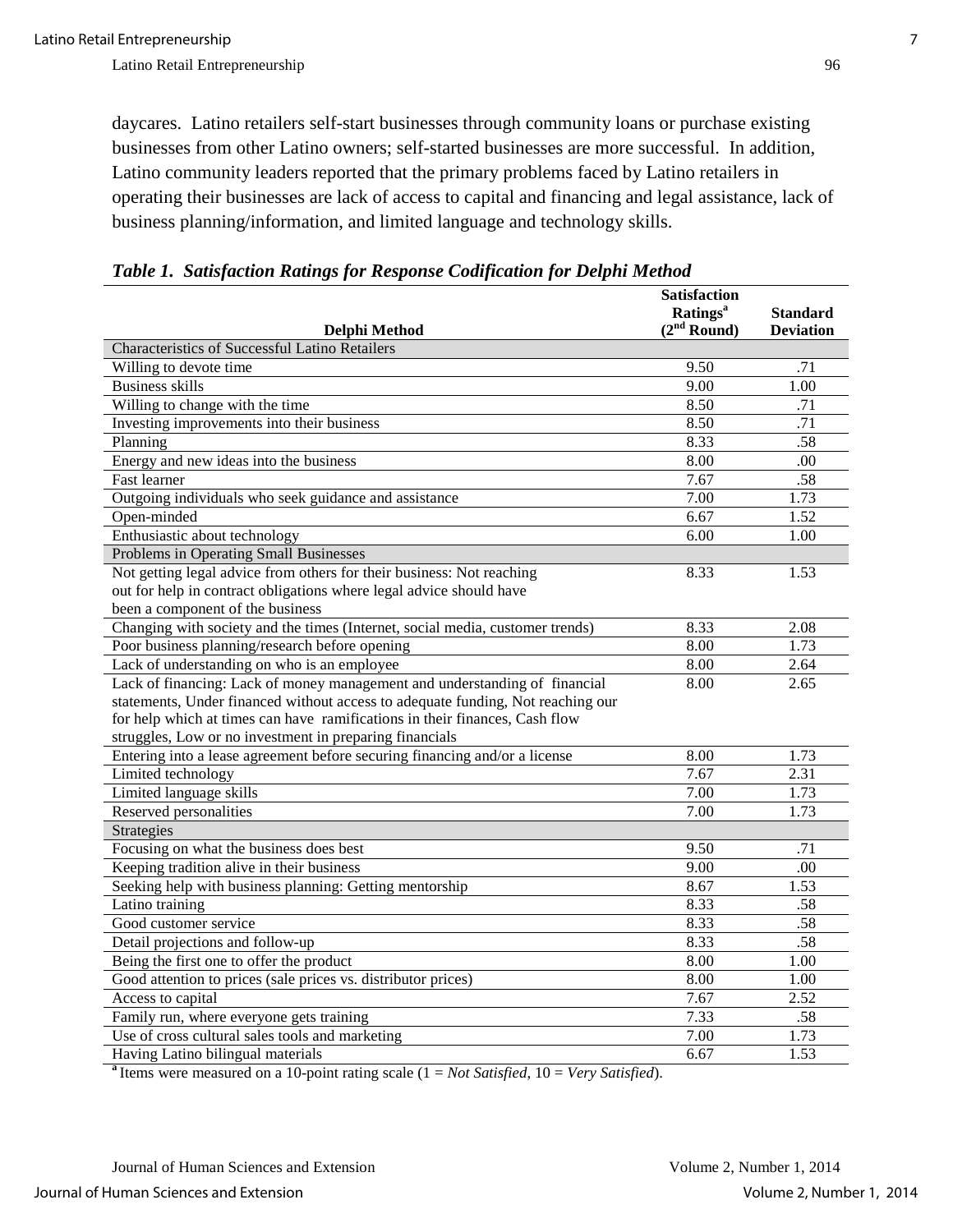To overcome these obstacles, Latino community leaders made several recommendations. The most important strategies were seeking advice from community organizations for business idea assessment and a feasibility analysis, as well as creating a business plan. Specifically, they recommended creating accurate/modest cash flow projections to reflect business growth in the next two years. They also suggested testing out the business in an incubator space for a year or two to see if small business retailers were able to finance an expansion. Figuring out commercial space options, understanding the target marketplace, and looking at several financing options were important recommendations for improving Latino retailers' business strategies. They also reported that Latino retailers needed to obtain formal business education/training, follow all regulations, and use bilingual materials.

With regard to the future of Latino retail entrepreneurs, Latino community leaders reported that although the Latino retail market was expanding at a slow rate, the economy has influenced the number of Latino immigrants within the state. The next generation of Latinos will create market growth in Minnesota in the near future.

## **Case Study (Study 2)**

The characteristics of the Latino community in Minnesota identified by Latino entrepreneurs included that it was an advantageous place to raise a family, there were good community organizations that provide advice for developing and maintaining small businesses, and that it was a growing community. Consistent with prior research (Nash, 2008; Smith, 2010), however, the Latino retail entrepreneurs we interviewed tended to rely on ethnic resources and ethnic solidarity between co-ethnics because they had generally started a business with a lack of resources and financial assistance. They also tended to rely on trusted relationships with their family or friends to operate their businesses. For example, they gained information about business locations, business permits, commercial laws, management practices, and reliable suppliers from their family and friends. Further, one participant indicated that the Latino business community had not yet fully developed. Needing further expansion was a community in which Latino entrepreneurs help each other out, share ideas, or hold events together for professional networking and information sharing. They stressed that there are many small businesses opening with a lack of strategic planning and education.

The Latino entrepreneurs interviewed showed a sense of pride in their business performance and pointed out that hard work was required for success. They also suggested that it was important to operate a business that helps the overall Latino community. In terms of their personal characteristics as successful Latino retail entrepreneurs, they were independent, hardworking, innovative, committed, goal-oriented, and open-minded. They also tended to ask for help from community organizations to gain information about business locations, business permits, commercial laws, management practices, and reliable suppliers; have a specialty due to their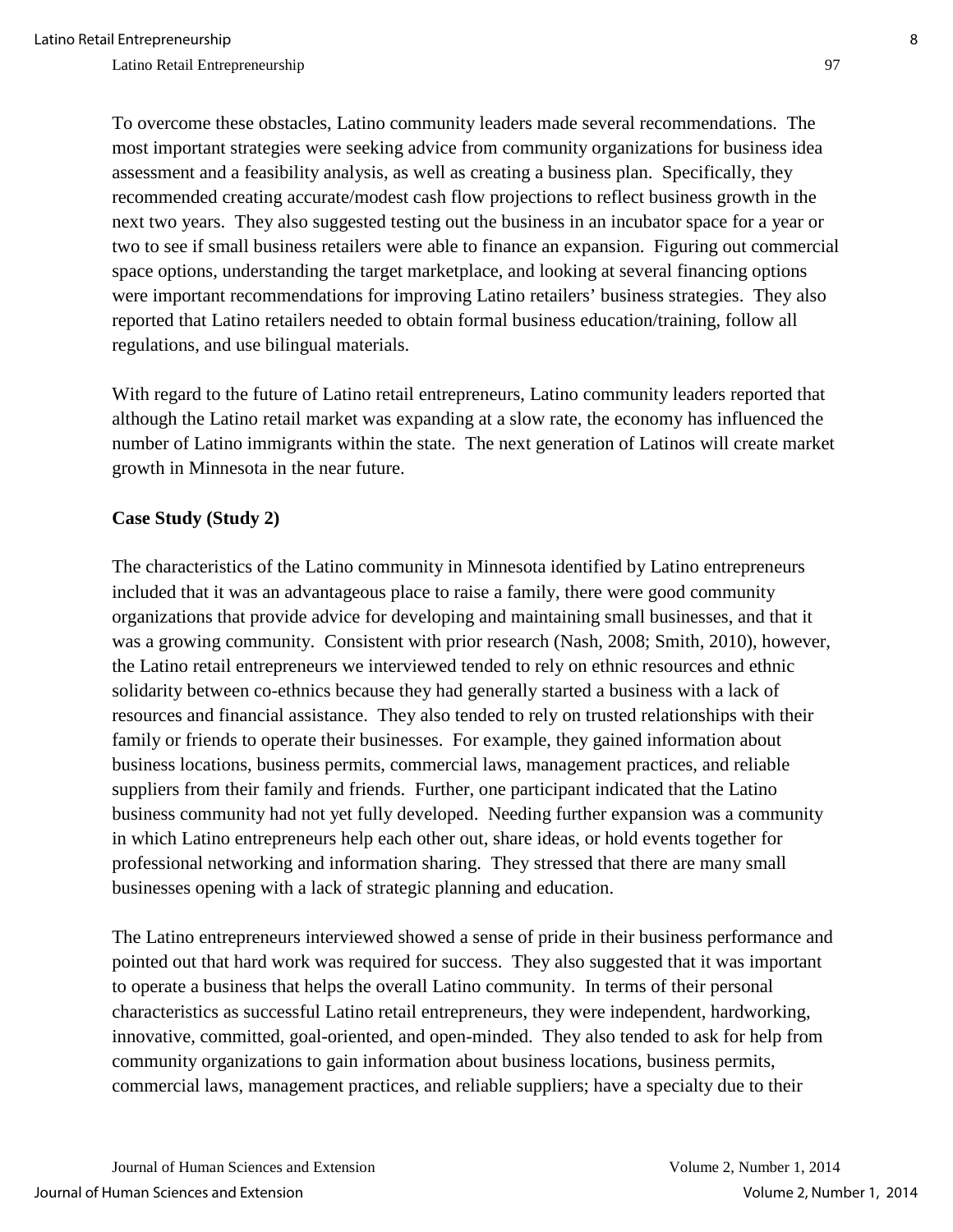significant relevant job experiences; and try to give back to their communities (e.g., scholarship donations for Latino high school graduates and college students).

In terms of business characteristics and marketing activities, the Latino entrepreneurs were utilizing radio commercials, reviewing Web pages, and implementing image and reputation marketing strategies through brand logo, guerilla marketing strategies, coupons, promotions involving the family (i.e., kids eat free), and low pricing strategies. Further, realizing the importance of technology, they were conducting sales online for carryout, as well as using their register system to track customer purchases per transaction and sales per customer. Their management philosophy included a customer orientation, cleanliness, service, and quality. In addition, their target market was broader than just the Latino market, as they were trying to penetrate the mainstream market. To overcome these obstacles, it was recommended that the Latino retail entrepreneurs create a strategic business plan, obtain ongoing business education/training to become experts, learn the laws and regulations related to running a business, and continually seek advice from consultants in community organizations.

#### **Discussion and Implications**

Although Latino retail entrepreneurship is a fast-growing segment in Minnesota, we found that Latino retail entrepreneurs still faced significant challenges, including a lack of business planning, access to capital and networking, access to good suppliers, and marketing performance analysis. This finding points to several ways that Extension educators could stimulate the growth of Latino representation in the retail business sector. First, Extension educators should understand that Latino retail entrepreneurs are a heterogeneous group. Some Latino retail entrepreneurs may have little formal education and limited English abilities and have different needs than the bilingual, successful Latino entrepreneurs. Extension educators can develop differentiated communication, networking, recruitment, and programming to enhance services to these different Latino audiences. Further, local Extension offices need to be well-equipped for this differentiation; the needs of the less (vs. more) assimilated Latino entrepreneurs should be assessed, and differential programming demands should be reflected in budgeting, resource allocation, and professional development.

Second, Extension educators can learn about the Latino culture by effectively interacting with their Latino audiences and engaging key community leaders and organizations as collaborators. In addition, Extension educators can identify individuals who are successfully working in the retail sector and engage them as advisors in how to best cultivate Latino retail entrepreneurship. Efforts of this nature will also help Extension organizations conduct thorough needs and assets assessments in the Latino community (Herndon, Behnke, Navarro, Daniel, & Storm, 2013).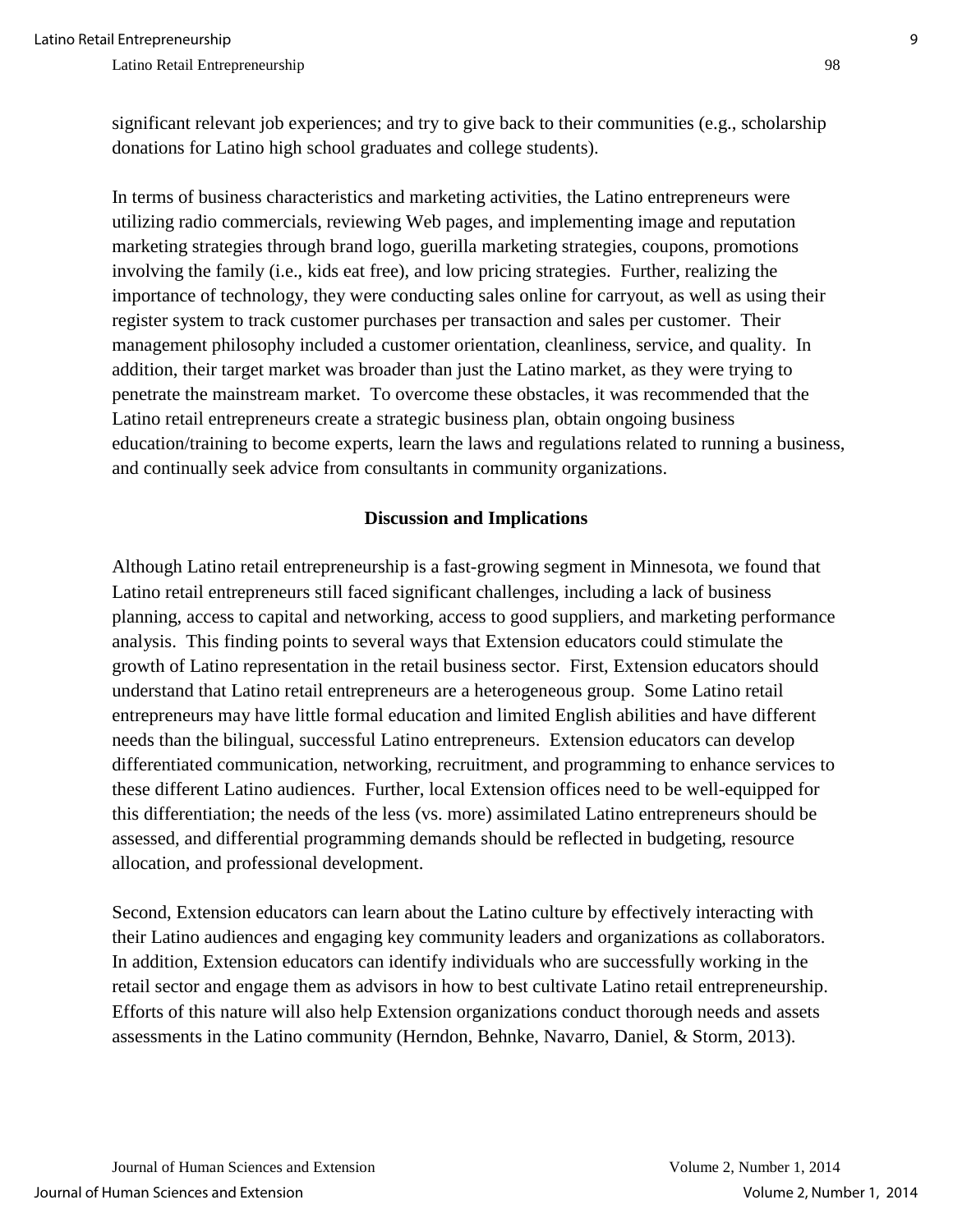Third, Extension educators can work closely with policy makers to (a) increase the state budget in its support of Latino retail entrepreneurship and establish a financial infrastructure for Latino retail entrepreneurs; (b) develop non-asset-based loan or funding programs for Latino retail business start-ups at the state level; and (c) find a means to deal with undocumented retail workers in a state that benefit both the state (e.g., payment of income taxes), as well as the Latino retail workforce.

Finally, Extension educators can help Latino entrepreneurs to implement strategic business plans (i.e., accounts, operations, legislation, macro-environmental trend analysis, forecasting and demand measurement, and/or competitive positioning) and provide diverse business tools (i.e., bilingual regulatory aids, database of financial sources, and/or technical assistance). In addition, Extension organizations can further develop culturally-adapted programs to offer and promote. In addition to individual competence, Extension organizations can invest in hiring bilingual/bicultural personnel, providing professional development opportunities, and developing bilingual/bicultural educational resources (Herndon et al., 2013).

This research should be considered with some limitations in mind. First, this is exploratory and descriptive research based on the Delphi method and the case study method conducted with a small number of Latino community leaders and entrepreneurs. Also, this research captures the experiences of successful Latino retail entrepreneurs in Minnesota. Therefore, it is not feasible to generalize the findings to all Latino entrepreneurs in other industry sectors or other contexts.

#### **References**

- Blancero, D. M., DelCampo, R. G., & Marron, G. F. (2007). Perception of fairness of psychological contracts by Hispanic business professionals: An empirical study in the United States. *International Journal of Management*, *24*, 364–375.
- Corrie, B. P. (2008). *Ethnic capital and Minnesota's future*. Retrieved from http://www.ethnictrends.info/pdfs/EthnicCapitalLiberians.pdf
- Fairlie, R. W., & Woodruff, C. (2007). Mexican entrepreneurship: A comparison of selfemployment in Mexico and the United States. Retrieved from http://www.nber.org /chapters/c0100.pdf
- Fennelly, K., & Huart, A. (2010, March). *The economic impact of immigrants in Minnesota.*  Northwest Area Foundation*.* Retrieved from http://www.hhh.umn.edu/people /kfennelly/pdf/eco\_impacts\_report\_2010.pdf
- Fregetto, E. (2004). Immigrant and ethnic entrepreneurship: A U.S. perspective. In H. P. Welsch (Ed.), *Entrepreneurship: The way ahead* (pp.253–268). New York, NY: Routledge.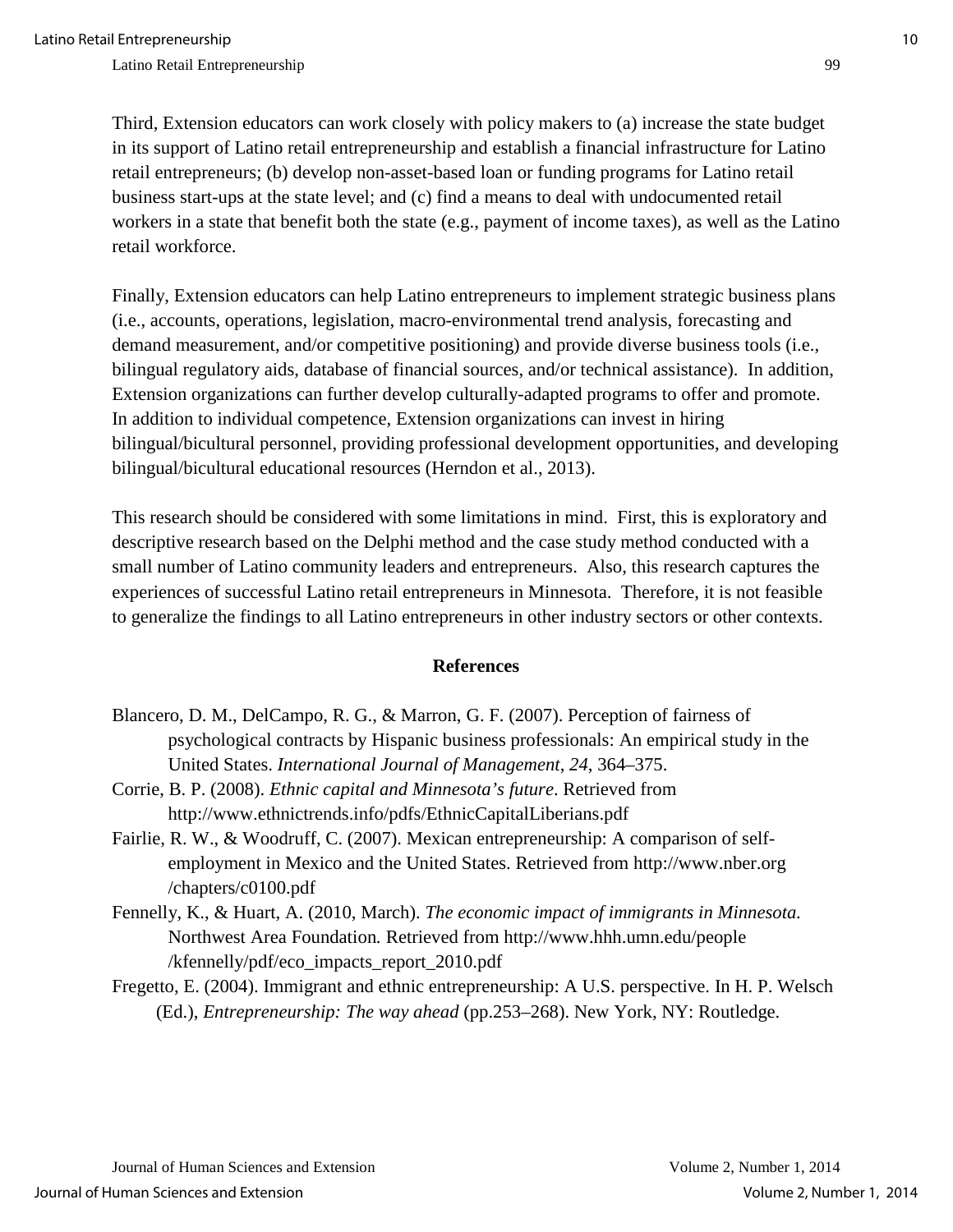- Herndon, M. C., Behnke, A. O., Navarro, M., Daniel, J. B., & Storm, J. (2013). Needs and perceptions of Cooperative Extension educators serving Latino populations in the South. *Journal of Extension, 51*(1), 1FEA7. Retrieved from http://www.joe.org/joe/2013february /a7.php
- Hughes, A. (2004). Minnesota's Hispanic market grows along with population. *Minnesota Public Radio.* Retrieved from http://news.minnesota.publicradio.org/features/2004 /06/17\_hughesa\_business/
- Kandel, W. H., & Cromartie, J. (2004). New patterns of Hispanic settlement in rural America. *United States Department of Agriculture Rural Development Research Report, 99*, 1–44. Retrieved from http://www.ers.usda.gov/ersDownloadHandler.ashx?file=/media /561319/rdrr99\_1\_.pdf
- Masurel, E., Nijkamp, P., & Vindigni, G. (2004). Breeding places for ethnic entrepreneurs: A comparative marketing approach. *Entrepreneurship & Regional Development*, *16*(1), 77– 86. doi:10.1080/0898562042000205045
- Missouri Economic Research and Information Center (2005, April). Latino entrepreneurs in Missouri: Policy implications for small business assistance programs. *Missouri Economic Research and Information Center, Missouri Department of Economic Development.*  Retrieved from http://www.missourieconomy.org/pdfs/latino\_entrepreneurs.pdf
- Nash, B. J. (2008). Immigrant entrepreneurs: Talent, technology, and jobs. *Region Focus*, *Fall*, 20–22.
- Okoli, C., & Pawlowski, S. D. (2004). The Delphi method as a research tool: An example, design considerations and applications. *Information & Management, 42*(1), 15–29. doi:10.1016/j.im.2003.11.002
- Raijman, R., & Tienda, M. (1999). Immigrants' socioeconomic progress post-1965: Forging mobility or survival? New York, NY: Russell Sage Foundation.
- Robles, B. J., & Cordero-Guzmán, H. (2007). Latino self-employment and entrepreneurship in the United States: An overview of the literature and data sources. *The ANNALS of the American Academy of Political Science, 613*(1), 18–31. doi:10.1177/0002716207303541
- Rowe, G., & Wright, G. (2001). Expert opinions in forecasting: The role of the Delphi technique. In J. S. Armstrong (Ed.), *Principles of forecasting: A handbook for researchers and practitioners* (pp. 125–144). Boston, MA: Kluwer Academic.

Smith, R. A. (2010). *Latino entrepreneurs in nontraditional destinations: The case of Northern Utah* (Doctoral dissertation). Retrieved from http://digitalcommons.usu.edu/etd/814

- StarTribune. (2009, January 26). *Hispanics expected to become Minnesota's largest minority group in 10 years.* Retrieved from http://www.startribune.com/local/38429674
- U.S. Census Bureau. (2006, August). *Hispanic-owned firms*: *2002 economic census.* Retrieved from http://www.census.gov/prod/ec02/sb0200cshisp.pdf
- Volery, T. (2007). Ethnic entrepreneurship: A theoretical framework. In L. P. Dana (Ed.), *Handbook of research on ethnic minority entrepreneurship: A co-evolutionary view on resource management* (pp. 30–41). Cheltenham, UK: Edward Elgar.